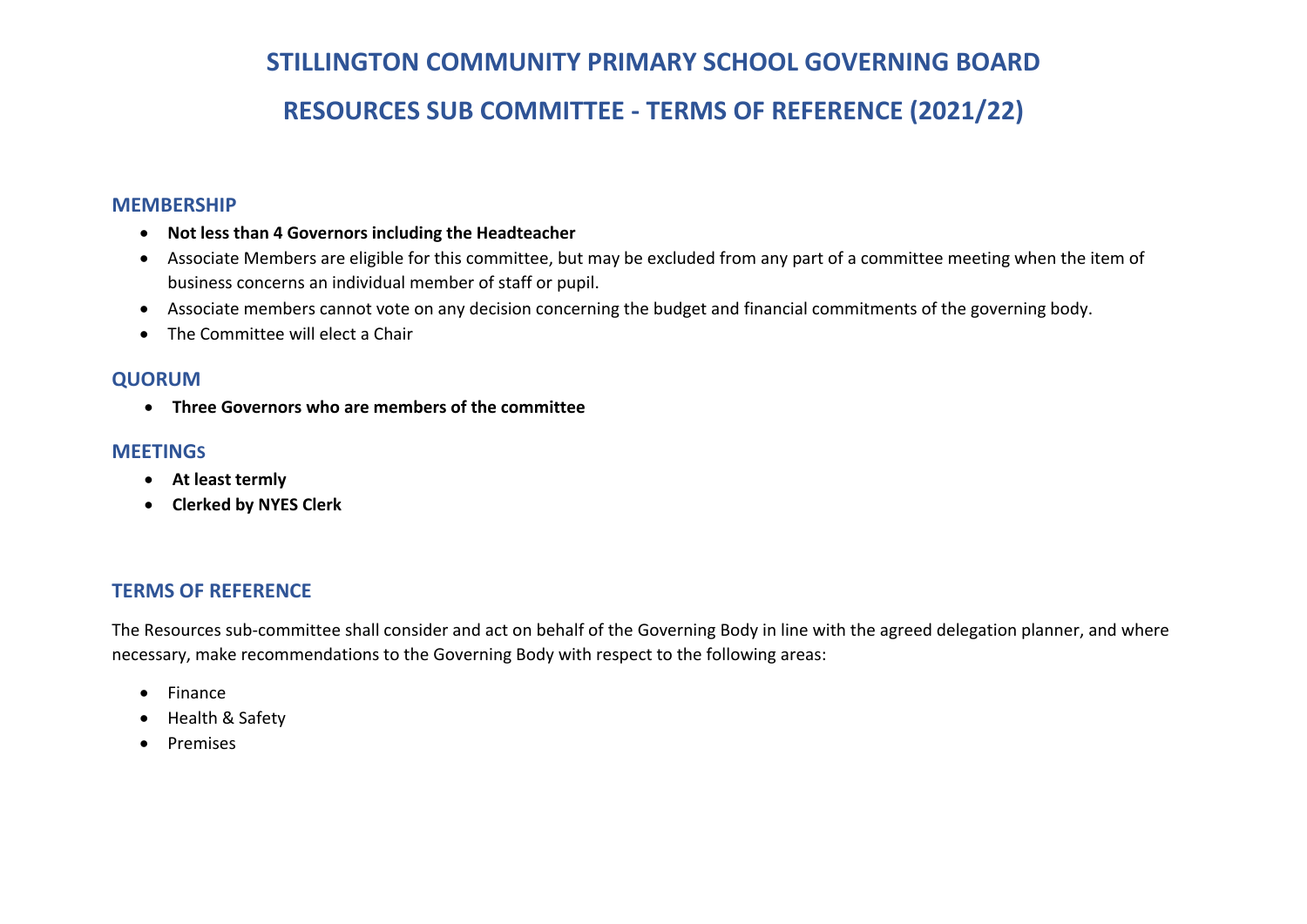#### **FINANCE:**

- 1. Establish regular reporting procedures and make recommendations, where necessary (including virement proposals), to the Governing Body.
- 2. Ensure the school development plan is fully costed and provides a sound basis for long term financial planning.
- 3. Give consideration to the initial budget and long-term financial plans and make recommendations to the Governing Body.
- 4. Ensure that the school complies with the latest principles of good practice.
- 5. Ensure that regular (at least annual) financial self-evaluation (including the use of local and national financial benchmarking data) is undertaken
- 6. The Chair of the Resources Committee will sign off the Schools Financial Value Standard (SFVS) if he/she is satisfied that the school has complied to the standards
- 7. Regularly review the school's policy on its level of balances and make recommendations, as appropriate, to the Governing Body.
- 8. Monitor, and ensure compliance with, the Additional Local Authority Financial Control Requirements
- 9. To evaluate the quality, cost and impact of services purchased from all outside providers, including the North Yorkshire County Council Children and Young People's Service, before contracts are renewed.
- 10. To consider the priorities for use of the Devolved Capital Funding made available to the school and to make recommendations to the Governing Body.
- 11. To consider the annual insurance requirements and make recommendations to the Governing Body.
- 12. To receive the report of the Authority's auditors and to act upon any recommendations made therein.
- 13. Determine the school's Charging and Remissions policy at least annually.
- 14. To carry out an annual review of the school's Budget Management Policy and to make recommendations to the Governing Body.

#### **PREMISES**

- 15. To provide support and guidance for the Head teacher on all matters relating to the school premises;
- 16. To prepare and maintain, in conjunction with the Head teacher, an Asset Management Plan for the school;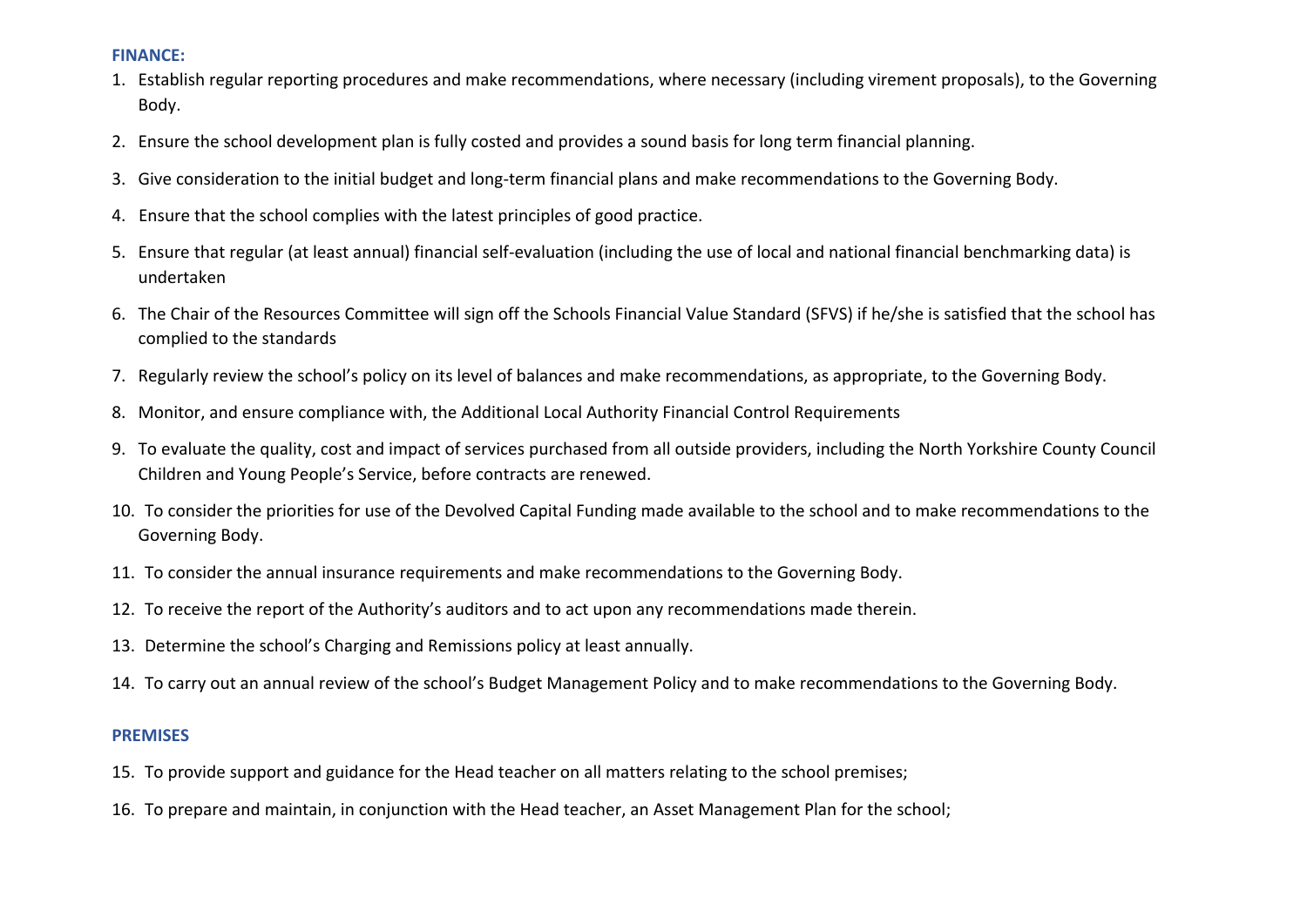- 17. Ensuring that there are two yearly checks of stock and inventory records. And authorising the write off of any individual stock and inventory items. All such write-offs must be in accordance with the NYCC Procedures and Rules;
- 18. To ensure that an annual inspection of the premises and grounds takes place and a report is received identifying any issues;
- 19. To inform the governing body of the report and set out a proposed order of priorities for maintenance, improvement and development, for the approval of the Governing Body;
- 20. To approve the costs and arrangements for maintenance, repairs and redecoration, within the allocated budget and to oversee the preparation and implementation of building contracts;
- 21. To formulate and implement proposals for the use of the Devolved Formula Capital;
- 22. To prepare, monitor and review an Accessibility Plan, which will meet the requirements of the Disability Discrimination Act 1995, and the Special Educational Needs and Disability Act 2001;
- 23. To agree procedures to be followed for carrying out emergency work and to make recommendations to the Governing Body about delegation to the Head teacher for taking appropriate action on behalf of the Governing Body in the event of an emergency;
- 24. To be aware of the specific responsibilities of Governors and the LA in relation to premises and ensure that the LA is informed of any matters for which it has responsibility. Also, to monitor these issues and take appropriate action where necessary.
- 25. To report the findings of inspections and audits to the Head teacher and liaise with him/her to ensure that appropriate remedial action is taken;
- 26. To regularly monitor the school's security measures and implement appropriate action when necessary;
- 27. To liaise and consult with the NYCC's Corporate Property Landlord Unit and approved maintenance contractors, as appropriate;
- 28. To discharge the responsibilities of the Governing Body regarding litter and refuse under the Environmental Protection Act 1990;
- 29. To prepare, adopt, implement and review, a plan for the reduction, re-use, refurbishment or recycling of waste;
- 30. To prepare and adopt/review a lettings policy and to oversee the implementation of the policy;

## **HEALTH AND SAFETY**

31. To consider and authorise such action as is necessary to meet the health & safety obligations of the Governing Body in respect of premises;